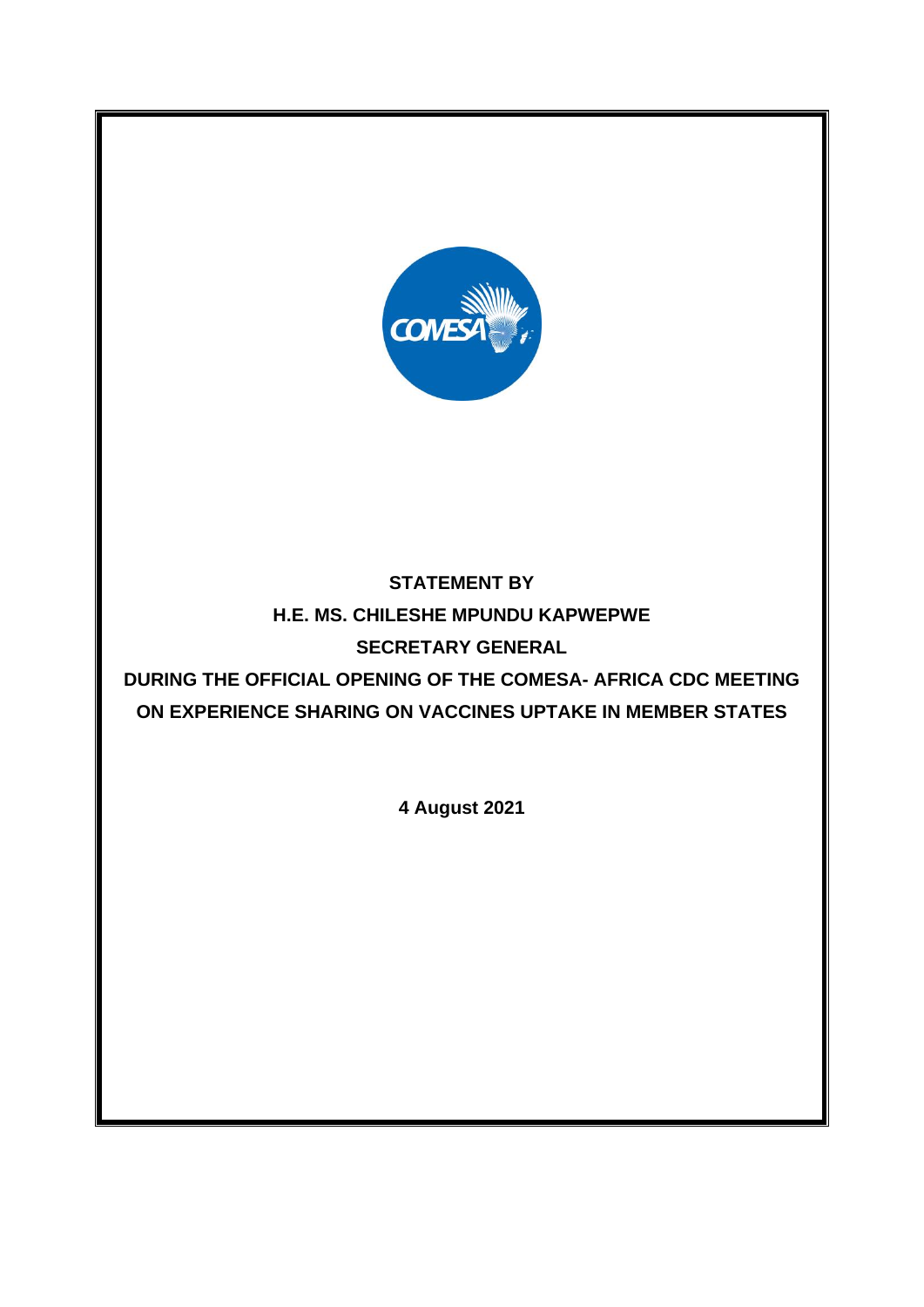**Our Chief Guest, Honourable Dr Daniel Ngamije, Minister of Health in the Republic of Rwanda,** 

**Director of Africa CDC, Dr John Nkengasong**

**Permanent Secretaries and Senior Government Officials**

**The representatives of the Africa CDC Regional Collaborating Centres,** 

**Representatives of cooperating partners**

**Ambassador Dr Kipyego Cheluget, COMESA Assistant Secretary General in charge of Programmes,** 

**Dr Dev Haman, COMESA Assistant Secretary General Admin and Finance**

**Distinguished delegates**

**Dear Colleagues**

**All protocol observed**

#### **Good morning**

On behalf of the COMESA Secretariat and on my own behalf, I am honored to welcome you to this meeting which is aimed at improving the uptake of COVID-19 vaccine in COMESA Member States.

At the outset, I wish to express our sincere appreciation to the Africa CDC for their partnership with us to host this important meeting. I also wish to express gratitude to you, distinguished participants for making time to join us this morning as I also acknowledge with much appreciation the member states that have agreed to share their experiences with us.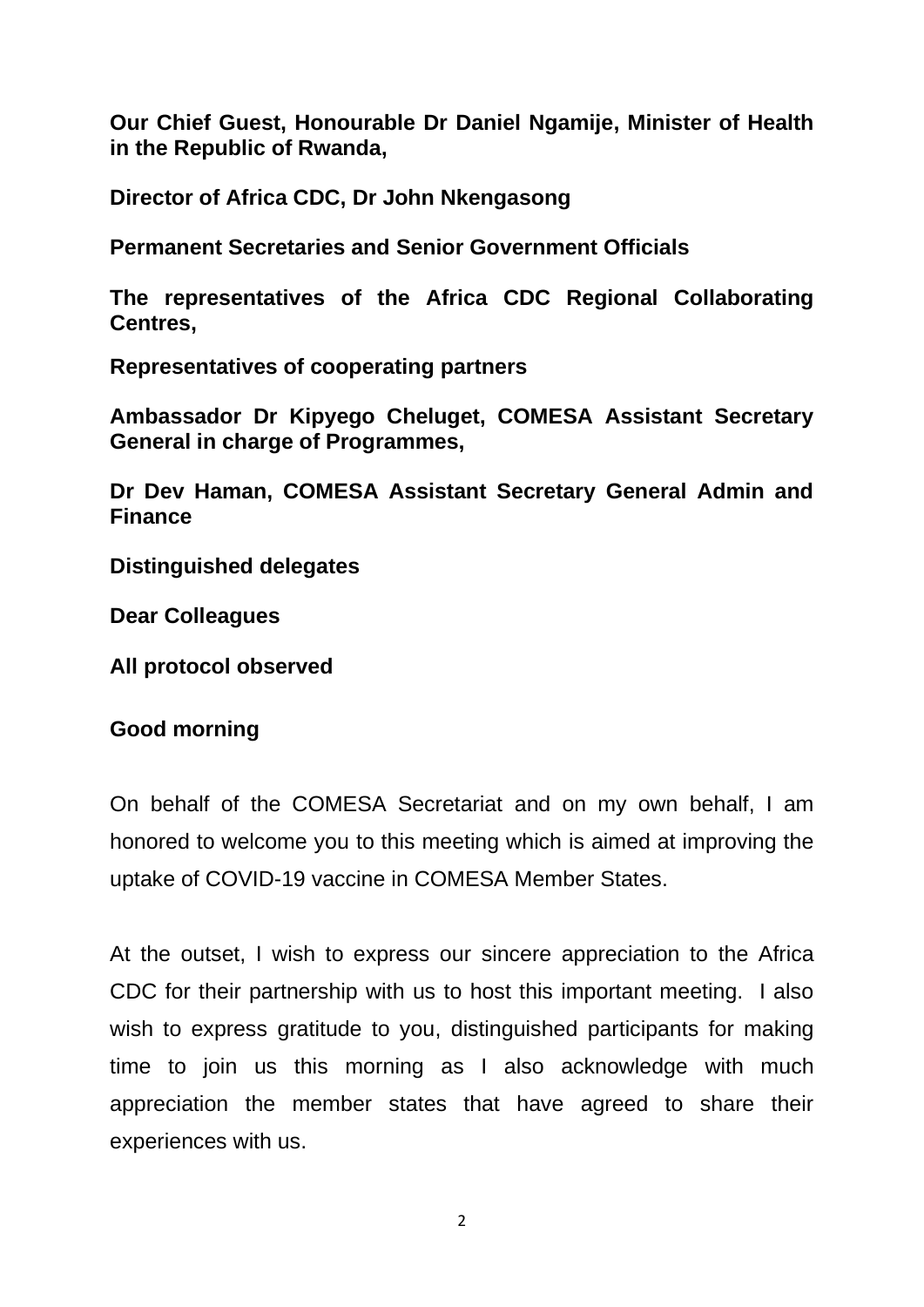After COVID-19 broke out in December 2019 and despite the efforts by most countries globally to prevent its spread by closing borders, we soon realized that we are strongly inter-connected and how superficial our borders really are. While in the COMESA region the first case was recorded on 14th February 2020, by end of April 2020, within two and a half months, all the Member States had recorded positive cases.

In realization that no country was safe if all countries were not safe, we expressed our solidarity with our stakeholders and called for increased unity of purpose among Member States. The aim was to jointly address the adverse effects of COVID 19 on the health citizens in our Member States which have in turn led to a huge negative impact on our economies. This has guided the focus of our meeting today.

#### **Distinguished Delegates,**

The COVID-19 pandemic has significantly changed all our lives and the way we do business. Within a relatively short period of time, we have all had to find ways to ensure that we continue to carry out our business and social activities. At COMESA Secretariat, we have adopted several mitigating measures, including teleworking, in an effort to safeguard the health safety of our staff members and minimize the risk of infection.

From the outset, we set up the Covid19 taskforce team spearheaded at the Assistant Secretary General level. The team has coordinated the implementation of several initiatives taken by the Secretariat. We have launched and completed a study on the socio-economic impact of Covid19 in the Member States which is available on the COMESA website for reference and usage.

3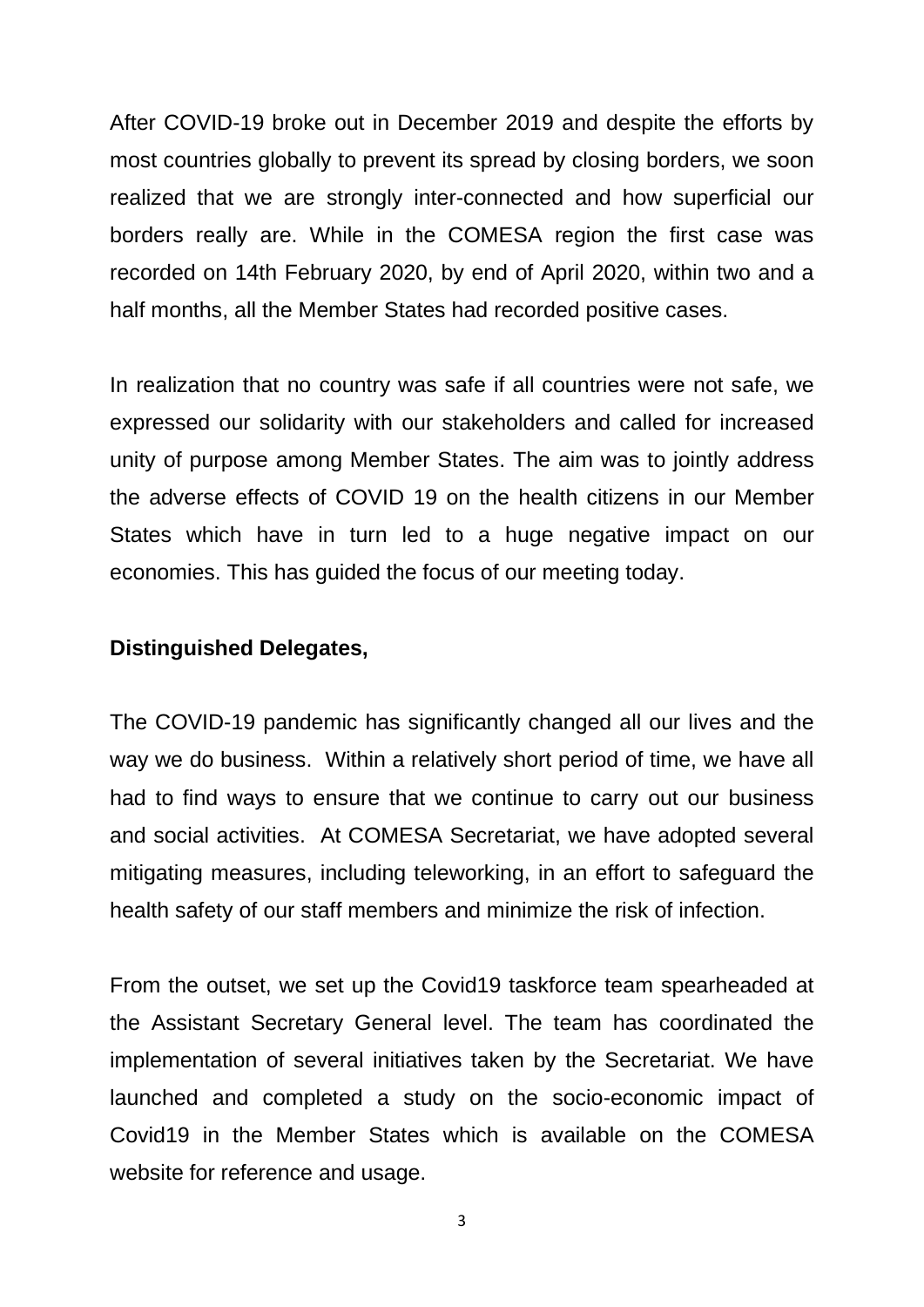We also developed guidelines to facilitate movement of goods and services across the region, with the adoption of common guidelines at Tripartite level, and also modalities of joining hands with other RECs to facilitate mobilization of resources. In addition, we developed an online portal for the exchange of information on the production and supply of essential goods in our region as well as information on mitigation measures deployed by our Member States. These interventions and others were some of our actions aimed at bridging the gap between policy intentions and implementation outcomes.

We also provided support to our host country, Zambia in terms of a donation of protective equipment to communities. We have also been closely monitoring the statistics for the number of cases as well the number of recoveries in COMESA Member States and by the end of July 2021, COMESA had recorded over 2.3 million Covid-19 cases since February 2020, out of which 1.9 million recoveries had been recorded whilst 303 thousand cases remained active.

#### **Distinguished delegates**

The COMESA Treaty places an emphasis on the welfare and wellbeing of the region's citizenry, and this includes the health of the people. The Treaty in itself has a wide-ranging series of objectives, which include, in its priorities, cooperation of Member States on Health to ensure health security of the citizens as well as the promotion of peace and security in the region.

Our focus is on the formation of a large economic and trading bloc that is capable of overcoming some of the challenges and barriers that are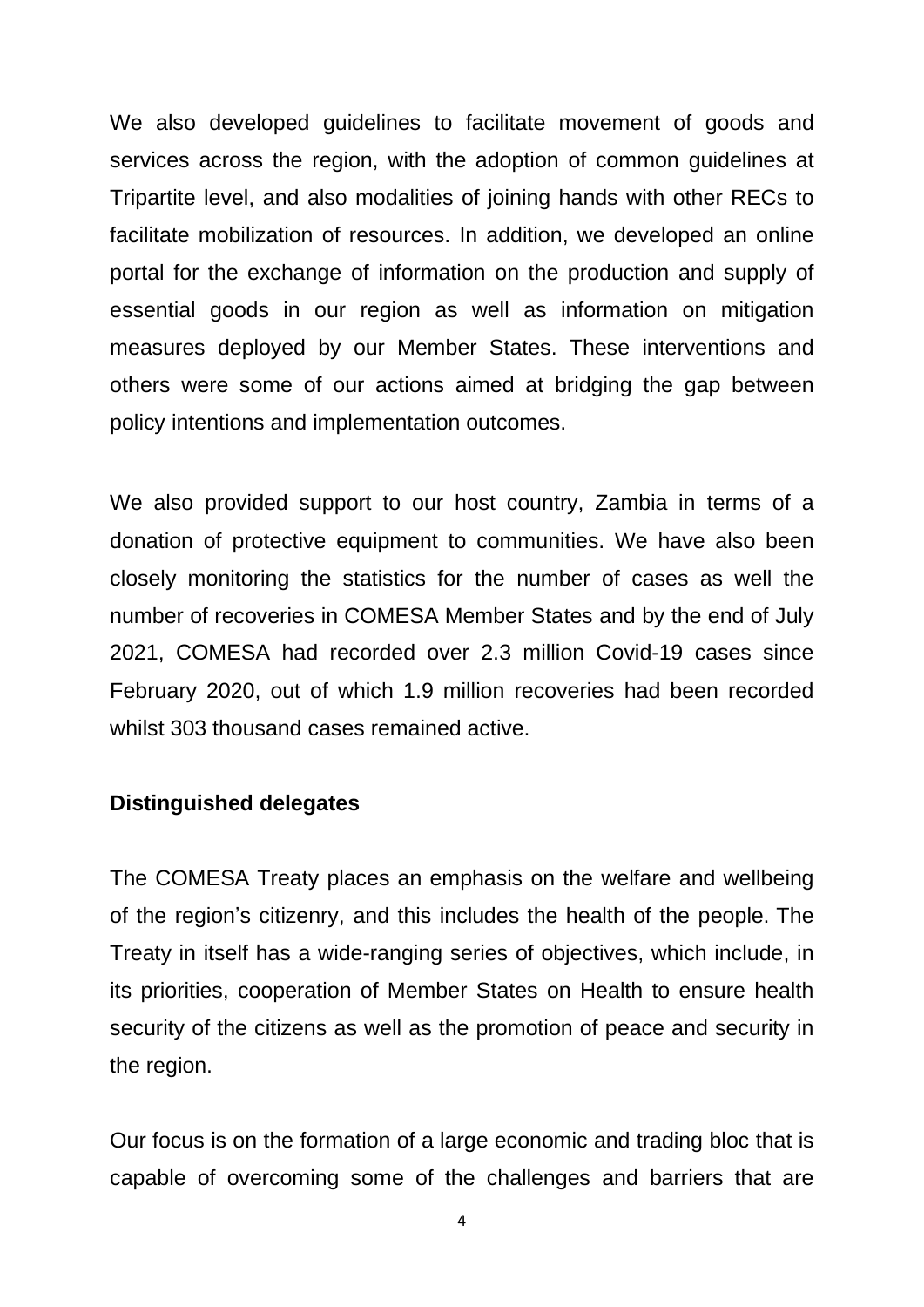faced by individual states. Without a healthy population, economic transformation and growth and indeed sustainable development, which are at the heart of COMESA's mandate, will be hindered and heavily compromised.

Over the past year, we have put in all effort to continue to support cross border trade and implementing infrastructure projects with the engagement of relevant stakeholders while ensuring that our programmes and activities continue to run as efficiently as possible, despite the challenges occasioned by the pandemic.

Indeed, Covid19 has demonstrated how vulnerable the region and Africa, in general, is, especially with the emergence of more virulent variants. Yet, I must commend all our Permanent Secretaries and other health officials present here, and especially all our frontline workers, who have worked tirelessly to fight the pandemic and have been at the forefront of deploying all efforts in their respective countries to curb the spread of the virus.

#### **Ladies and gentlemen, dear delegates,**

COMESA has not yet operationalized its health desk due to some constraints beyond our control. However, we have collaborated with partners who are experts in the field of health and are doing trailblazing work. In this regard, allow me to thank the Africa CDC for their continued partnership, support and guidance on how COMESA can better support its Member States in mitigating the impact of the pandemic.

5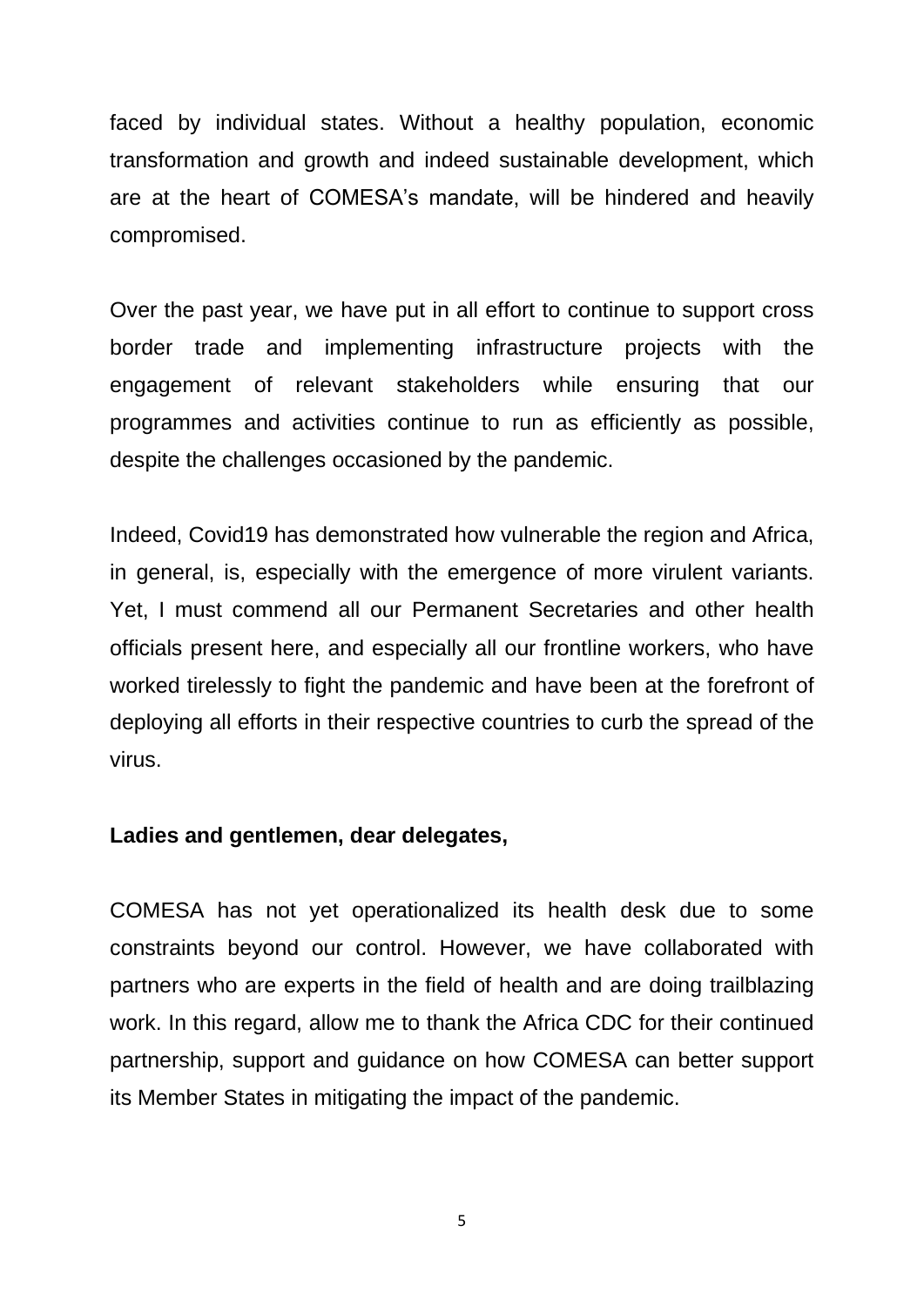Specifically, I have had a few meetings with Dr Nkengasong and I am proud of this collaboration between the Africa CDC Headquarters, the Regional Collaborating Centres, and the COMESA Secretariat. I must specifically mention that COMESA has been regularly attending and participating in ministerial meetings and webinars organised by Africa CDC. This has been achieved under the effective leadership of Dr Nkengasong and his team, in implementing the Africa joint continental strategy on COVID 19.

As history bears testimony, human beings have been most resilient in the face of adversity. The Covid19 situation is one such formidable challenge. As health experts continue to advocate, vaccines remain our most effective tool to achieve immunity and provide a ray of hope that we can eventually return to our 'normal' lives. I cannot over-emphasize the importance of vaccines. On our part, we have repeatedly encouraged our staff members to get vaccinated.

### **Distinguished delegates**

Despite the challenges faced in accessing vaccines due to limited global supply, I am happy to report that most of our Member States have started their vaccination campaigns. Seychelles and Mauritius, for example, have managed to vaccinate more than 90% and 70% of their populations, respectively.

Let me take this opportunity to congratulate one of our Member States, Egypt, that has commenced manufacturing Sinovac vaccine. This is a great achievement in addressing challenges related to vaccine equity. Efforts are also underway in Rwanda, among other Member States to

6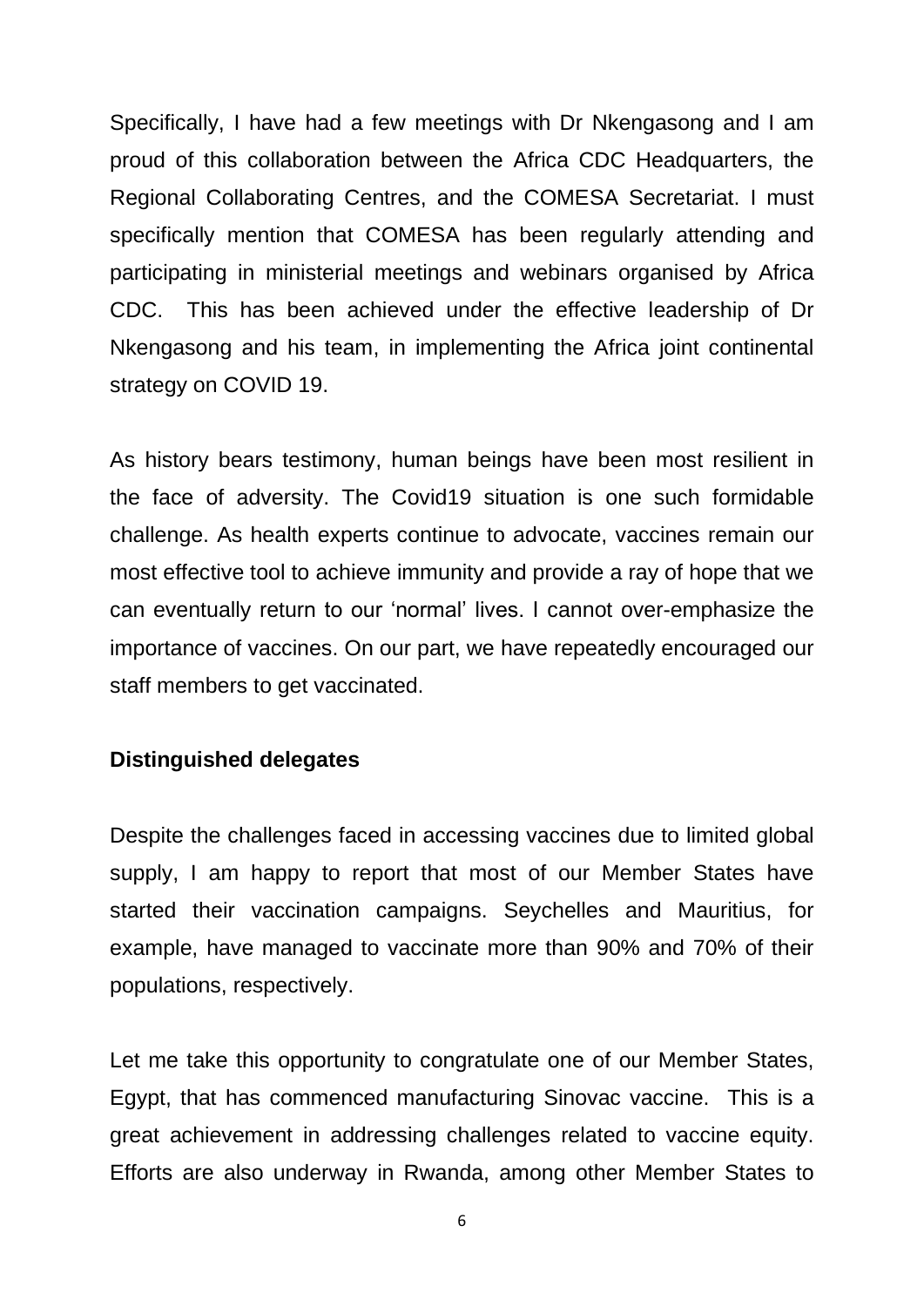localize vaccine manufacturing. These are some of the examples of the existing political will in the Member States to boost capacity of local manufacturing of vaccines, other medicines, and health technology.

Regarding Objectives: This meeting is therefore a first step to encourage Member States (1) to identify reasons behind slow uptake of the vaccines,

(2) to share experiences and learn from each other in order to improve COVID-19 vaccine uptake,

(3) to discuss and adopt strategies to improve vaccine awareness and overcome barriers to vaccine uptake and roll out. This experience sharing meeting will contribute to the achievement of the goal to improve COVID-19 vaccine uptake in COMESA Member States through experience sharing.

Our expected outputs for this meeting include:

- 1. Identification of reasons and causes of the low uptake of vaccine in the Member States.
- 2. Improved strategies of COMESA Member States to increase COVID-19 vaccines uptake in their countries.
- 3. Strengthened collaboration between the COMESA Member States on the COVID-19 response and vaccine.

I thank all the partners and Member States that agreed to share their experiences including findings of studies undertaken on vaccines uptake and roll-out. I urge Member States to take advantage of the experts from the Africa CDC, WHO, UNICEF who are present in this meeting to raise